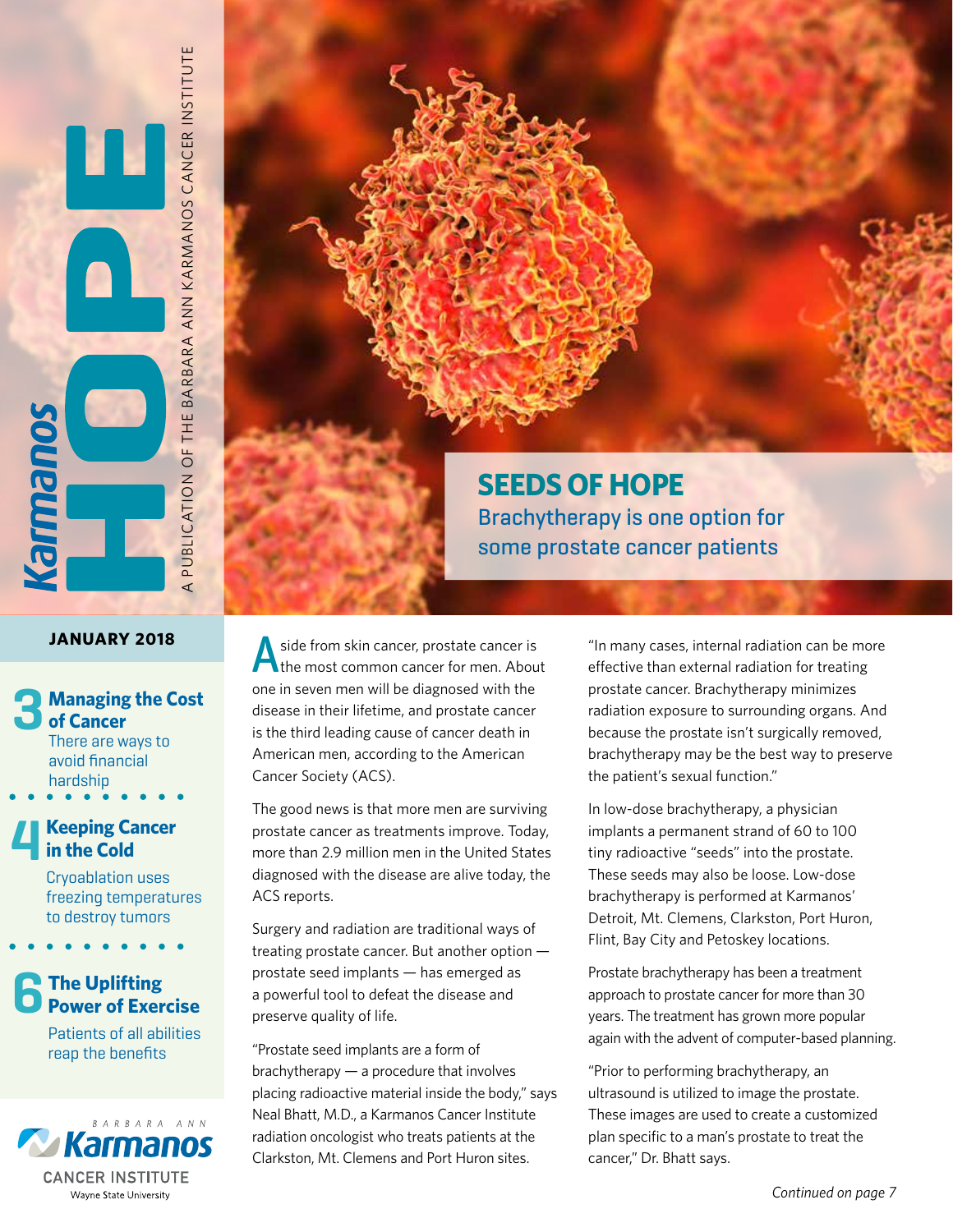## WELCOME



#### Dear readers,

Happy New Year from the Barbara Ann Karmanos Cancer Institute. We are pleased to bring you the latest in cancer news and the innovative technology and support services we offer to cancer patients, their caregivers and loved ones.

In this edition, you'll read several

stories about Karmanos cancer survivors who are alive today thanks to our specialists who are highly trained on the latest technology. That includes Madeline Thulin of Garden City, Mich., who was successfully treated for liver cancer through cryotherapy, a non-invasive procedure that essentially freezes a cancer tumor to eliminate it.

You'll also read about former lung cancer patient Thelma Heathcott of Shelby Township, Mich., who took part in one of Karmanos' many clinical studies offered throughout the Karmanos Cancer Institute network and is today cancer-free.

We also offer stories about the financial burden of cancer treatments and strategies for how a person can alleviate some of those burdens; the health benefits of exercise while going through cancer treatment; and why taking part in a support group is so beneficial to body, mind and spirit for patients and those who love and care for them.

As Michigan's largest cancer treatment network, we truly offer our patients hope. As editor of Karmanos' Hope magazine, I hope you find this magazine's content educational and inspiring.

Elizabeth Katz

**Elizabeth Katz External Marketing & Communications Manager Karmanos Cancer Institute** 



#### **ABOUT KARMANOS**

The Barbara Ann Karmanos Cancer Institute, a McLaren Health Care subsidiary, is one of only 49 National Cancer Institute-designated comprehensive cancer centers in the United States. Federal designation as a comprehensive cancer center is the pinnacle of translational oncology research.

> Elizabeth Katz External Marketing & Communications Manager Editor, HOPE Email: hope@karmanos.org FOR YOUR OWN COPY OF HOPE, VISIT karmanos.org



Copyright 2018 Barbara Ann Karmanos Cancer Institute

#### **Cancer support groups help patients cope and heal**

Patients can sometimes feel alone on their cancer journey, but the experience doesn't have to be isolating.

The Karmanos Cancer Institute offers a wide variety of cancer support groups for patients, survivors and their families. Groups are offered in most of the communities where Karmanos has a presence, from Detroit to Petoskey and Bay City to Lansing.

Cancer-related support groups range from those addressing breast cancer, brain cancer, prostate cancer and blood cancer, among other cancers, to more general support groups that address cancer survivorship issues, caregiver support, or helping those dealing with grief. Many of the groups throughout the Karmanos network are open to everyone, not just those being treated at a Karmanos facility.

By sharing their cancer stories and emotions with a support group, attendees begin to feel more connected with others, says Kathryn Candela, LMSW, oncology social worker at the Karmanos Cancer Institute at McLaren Macomb, Ted B. Wahby Cancer Center in Mt. Clemens.

"Support groups allow patients to share their experiences, thoughts and feelings," says Candela, who facilitates a women's group called Sisters of Support. "Participants learn they're not alone. By joining a supportive group, people become part of something bigger than themselves and their cancer diagnosis."

Support groups typically meet monthly and have anywhere between 10 and 20 members. Sisters of Support began as a group for breast cancer patients and survivors. It has since expanded to include any cancer type.

"Some Sisters of Support members are in active treatment and focus on controlling their disease, while others are in remission," says Candela. "A whole new perspective comes with a cancer diagnosis. It changes a person's routine radically and the emotions can be overwhelming. As members actively share their stories with the group, they help each other work through their feelings and learn different coping skills."

Candela adds that she hopes to launch a men's support group in the future. She said that it will most likely start as a men's group for all cancers, and then possibly split off into an additional prostate cancer-only support group.

Support groups also play an important role in the healing process, Candela says.

"If not managed in a healthy way, anxiety can impact our physical well-being," she says. "When we give people a chance to express their emotions in a healthy and safe environment, a tremendous amount of healing can take place emotionally, spiritually and physically."

**Support groups at Karmanos are free and available to cancer patients, survivors, family members and the public. To learn more about support groups available at a Karmanos location near you, call 1-800-KARMANOS**  (1-800-527-6266) **or visit karmanos.org**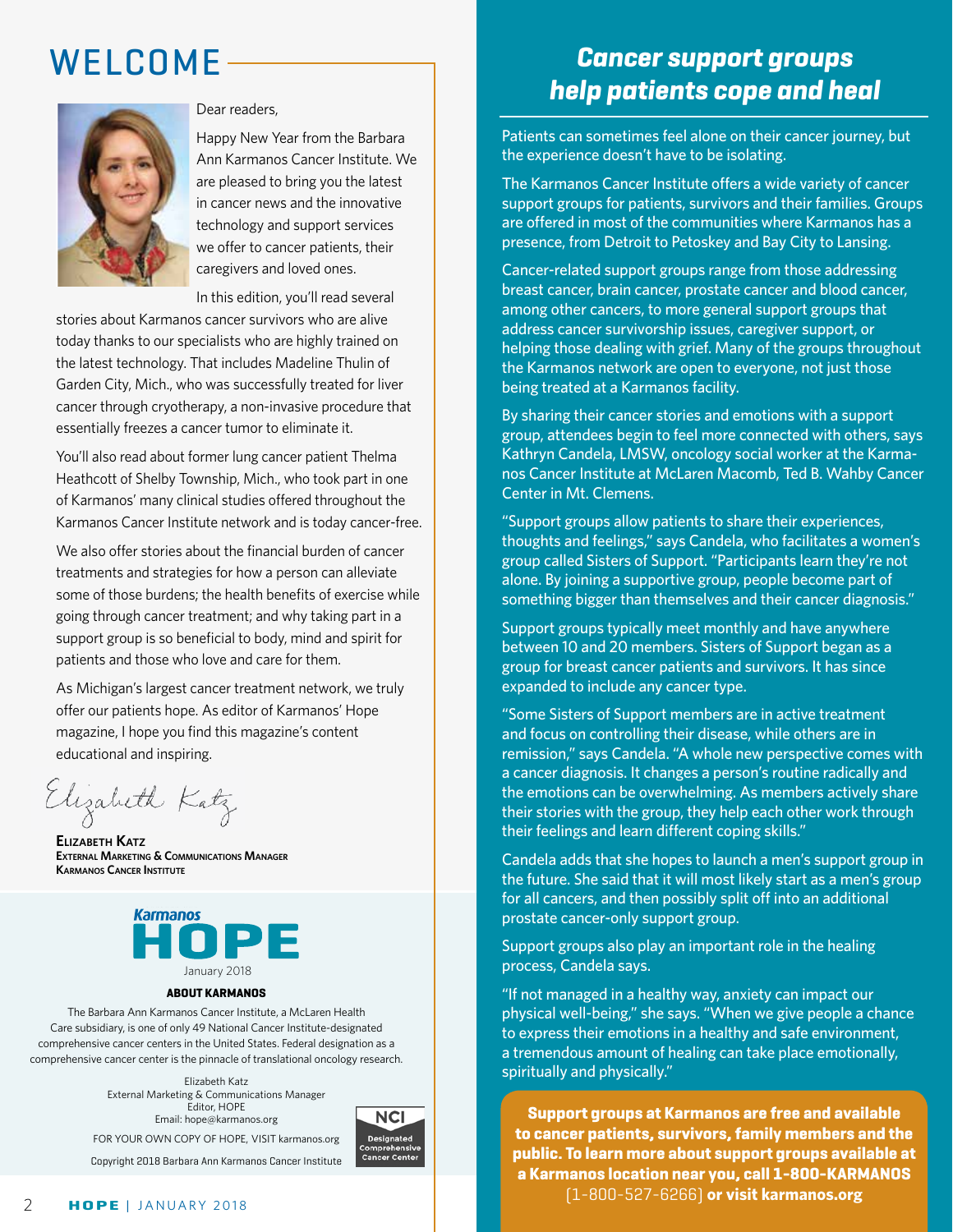# **of Cancer Treatments MANAGING THE COST**

#### THERE ARE WAYS TO AVOID FINANCIAL HARDSHIP

ancer impacts every area of a patient's life. It can also **J** create financial problems.

To better understand the economic consequences of cancer survivorship, Karmanos Cancer Institute has recently launched a five-year study of both white and African-American survivors in metro Detroit. A \$729,000 American Cancer Society grant supports the project.

Theresa Hastert, Ph.D., assistant professor in the Department of Oncology at Karmanos and Wayne State University School of Medicine, is leading the study, which includes adults diagnosed with breast, colorectal, lung or prostate cancer since 2013.

"As treatments improve, we're seeing an increase in the number of cancer survivors," Dr. Hastert says. "But patients without adequate financial resources are at increased risk of having lasting debt. Survivors who experience financial hardship are five times more likely to limit treatment in some way—they consciously forgo treatment, skip doctor appointments, or fail to fill their prescriptions."

The diverse survivor base will also help Dr. Hastert and her research team see whether economic burdens differ by race and socio-economic status.

"We want to determine the biggest predictors of financial hardship," Dr. Hastert says. "That will help us identify the most serious burdens experienced by diverse cancer survivors and the best way to address those problems."

#### **PROVIDING PRACTICAL SOLUTIONS**

While most cancer patients have health insurance, many are underinsured, says Kathryn Smolinski, MSW, JD, director of the Legal Advocacy for People with Cancer Clinic and

assistant clinical professor at Wayne State University Law School.

"They may have high co-pays or high out-of-pocket costs for things that aren't covered," she said. "Most patients rely on their employment as their primary income source. If a patient's job becomes jeopardized, paying for treatment becomes a big issue."

Oncology social workers are very knowledgeable about community and government resources that can help patients manage costs, Smolinski says.

Karmanos Cancer Institute locations in Clarkston, Detroit, Farmington Hills, Lansing, Lapeer, Mount Clemens, Petoskey and Port Huron have oncology social workers on staff. Other Karmanos sites that may not have dedicated oncology social workers can still provide general social work services to cancer patients.

Smolinski adds that patients should review their insurance coverage and ask their oncology social worker to help identify sources of financial assistance. These actions should be part of the patient's treatment plan.

"Social workers can help patients by advocating on their behalf with landlords, mortgage lenders or utility companies. It's never a good idea to let bills pile up," she says.

#### **CONTACT US**

For more information about Karmanos' social work services, call **1-800-KARMANOS** (1-800-527-6266) or visit karmanos.org.

HECK-UP

HEALTH C

+Medical **BILLING STATEMENT**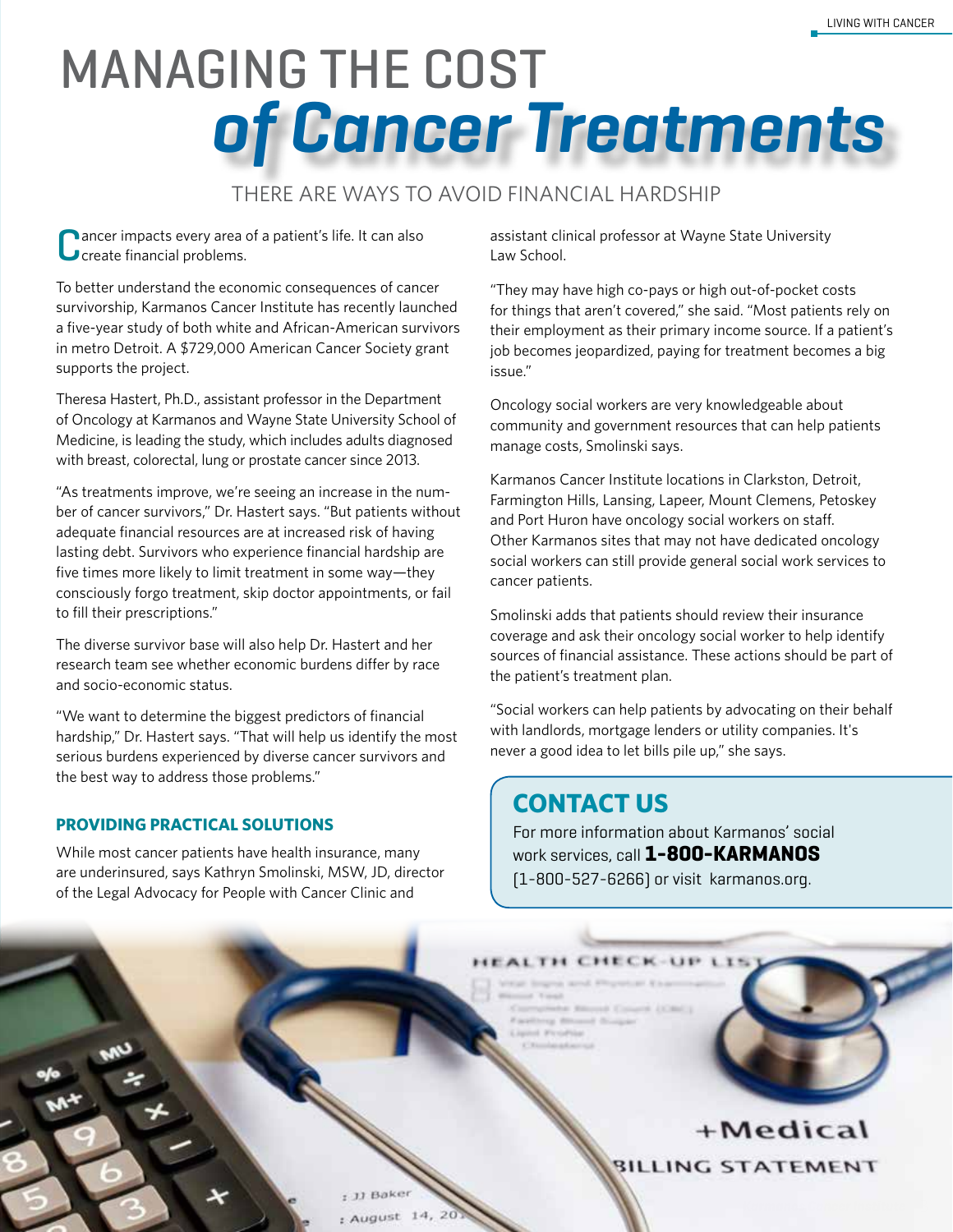# **in the Cold** KEEPING CANCER



#### CRYOABLATION USES FREEZING TEMPERATURES TO DESTROY TUMORS

After Madeline Thulin of Garden City, Mich., had a successful surgery for renal<br>Cancer, she hoped she was done with cancer for good. But a follow-up exam told a different story.

"I had surgery for renal cancer in 2011," says Madeline, 64. "Two years later, I learned I had liver cancer. I just about passed out when I got the news."

Madeline's doctor referred her to Karmanos Cancer Institute in Detroit, where she began chemotherapy in early 2014. Still, the liver tumor grew to nearly 4.5 centimeters within a year. She then met with Karmanos' Interventional Oncologist Hussein D. Aoun, M.D., who suggested image-guided cryoablation something very different from traditional surgery.

**MADELINE THULIN**

"Cryoablation is a minimally-invasive procedure that uses extremely cold temperatures to destroy and treat tumors," Dr. Aoun says. "Under imaging guidance, we

insert small needles through the skin into tumors, then create a lethal iceball to treat the targeted mass. The temperature at the center of the freeze approaches -140 degrees Celsius. Once the tumor freezes, the cells die and the body attacks and destroys the tumor. We also extend the frozen area one centimeter beyond the tumor to make sure the iceball covers all margins of the mass."

Doctors use cryoablation to treat localized kidney, liver and lung tumors, as well as soft tissue tumors (in areas such as the chest, abdominal and bone). Since cryoablation numbs surrounding nerves, the procedure is virtually painless. With no incisions, there is no scarring. Patients recover more quickly than after traditional surgery and typically resume regular activities within a day.

"The procedure is very effective, with more than a 90 percent success rate in most locations," Dr. Aoun says. "In the kidney, we have approximately a 97 percent success rate. Risks include bleeding and infection but they're relatively rare at less than five percent."

In April 2015, Dr. Aoun performed the first of two cryoablation procedures on Madeline's tumor. He then performed a second cryoablation on her that September to destroy residual cancer cells. Two years later, Madeline is feeling great with no new or recurring disease.

"Both procedures were incredible—I didn't feel anything and went home the next day," Madeline says. "I feel very blessed. Never give up when facing this kind of adversity. Stay strong, keep fighting and smile as much as you can. Most importantly, trust your caregiver. I'm exceptionally grateful to Dr. Aoun and his staff, who were always very courteous and treated me like family."

#### **LEARN MORE**

Visit https://www.facebook.com/karmanoscancer/videos to view a "Facebook Live" conversation with Dr. Aoun about cryoablation techniques and outcomes.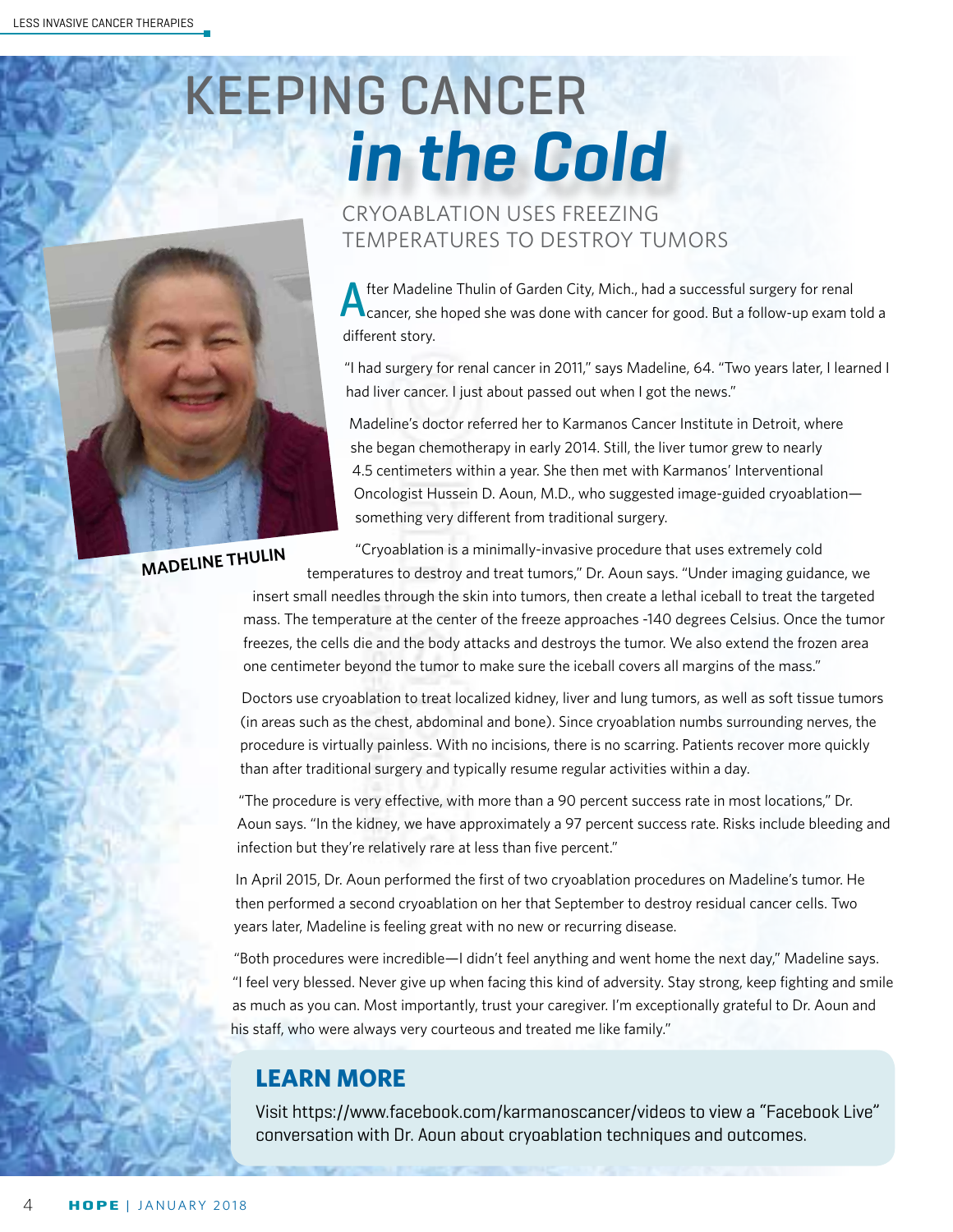# **SCIENCE Life-Saving**

#### HOW A CLINICAL STUDY HELPED A PATIENT CATCH LUNG CANCER EARLY

chance encounter with a poster promoting a lung cancer study just may **A** have saved Thelma Heathcott's life.

For several years, Thelma received treatments for a platelet disorder from Salman Fateh, D.O., an oncology hematologist at the Karmanos Cancer Institute at McLaren Macomb, Ted B. Wahby Cancer Center in Mount Clemens. During one visit, Thelma spotted a sign promoting the INHALE (Inflammation, Health and Lung Epidemiology) clinical study, which examined the factors contributing to lung disease.

More than 4,000 current and former smokers across eight sites in the Karmanos network participated in the five-year study—including Thelma. As of now, the study has concluded new patient recruitment.

"I volunteered as a way to help others," says Thelma, 75, of Shelby Township, Mich. "Dr. Fateh said it was free and a simple thing to do. I figured I had nothing to lose."

INHALE participants received a low-dose CT lung screening, a procedure used to determine if patients have lung disease. CT scans can identify small nodules and other lung abnormalities, including early-stage lung cancer.

Thelma had quit smoking 14 years before entering the study and never had symptoms typical of lung disease. So she was stunned to receive an urgent call from her primary care doctor within a few days of her scan.

"She said I had lung cancer and told me to make an appointment with a specialist right away," Thelma says. "I never had that kind of shock before."

Thelma was promptly referred to Dr. Fateh. He said the disease was caught at an early stage and had not been in Thelma's lung long enough to cause symptoms.

"Any cancer diagnosis for a patient, just hearing the word itself, can be devastating," Dr. Fateh said. "But if there is any optimism associated with a diagnosis, it's that it was discovered so early."

Thelma had surgery to remove a small portion of her left lung containing the tumor and some surrounding tissue to see if the cancer had spread. The biopsy came back negative, and Thelma recovered quickly without needing radiation or chemotherapy.

Best of all, Dr. Fateh told Thelma during a recent follow-up appointment that she's cancer-free.

"We had an incredible advantage in catching the disease early," Dr. Fateh said. "With early detection, we can take a very proactive approach favorable to the patient."

Grateful for the care she received, Thelma has encouraged friends and family to volunteer for clinical studies at Karmanos.

"I tell them the study was painless and well worth the time, because you don't know what's hiding inside you," Thelma says. "Had I not taken the test, I might not be here today."



DR. SALMAN FATEH AND THELMA HEATHCOTT *Photo by David Jones*

#### **PARTICIPATE IN A STUDY**

Clinical studies available through the Karmanos network examine new cancer-fighting drugs, surgical methods, diagnostic tests or prevention methods.

Studies are currently open for breast, gynecologic, lung, pancreatic, prostate and rectal cancers, as well as brain metastases, multiple myeloma and a biobank protocol, where researchers collect diseased tissue for study.

To learn if a clinical study is right for you, call **1-800-KARMANOS**  (1-800-527-6266) or visit karmanos.org.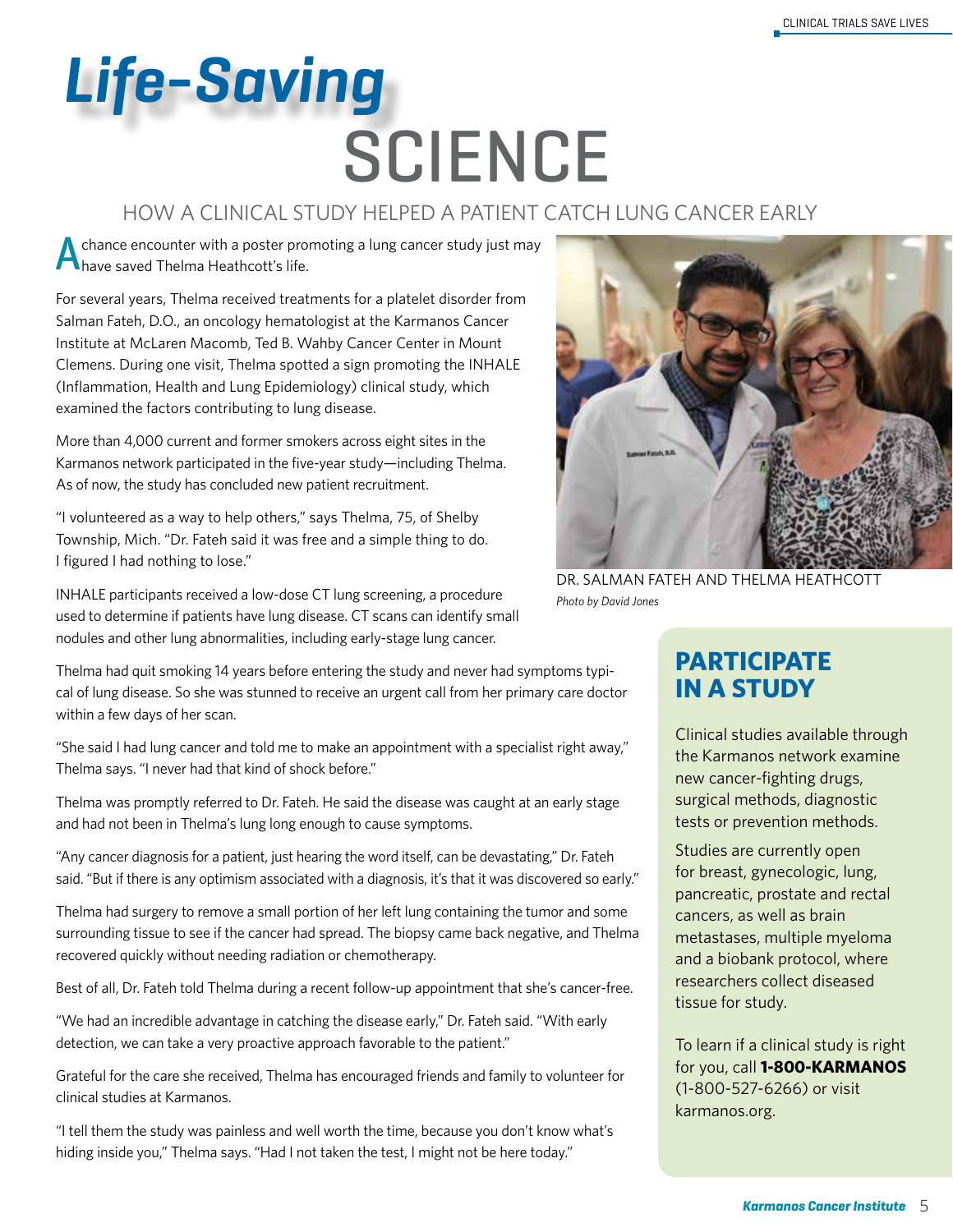# OF EXERCISE **The Uplifting Power**

#### PATIENTS OF ALL ABILITIES REAP THE BENEFITS

In sit okay for cancer patients to exercise while undergoing<br>treatment? The answer is a resounding "yes," says Katherine s it okay for cancer patients to exercise while undergoing Schaefer, a licensed yoga instructor, massage therapist and Reiki master.

"Exercise activates the muscles, circulates fluids throughout the body, and helps maintain strength and flexibility," says Schaefer, who leads yoga classes and offers massage and Reiki therapy at Karmanos Cancer Institute's Lawrence and Idell Weisberg Cancer Treatment Center in Farmington Hills. "Exercise also helps relieve feelings of anxiety and depression."

With physician approval, patients can pursue a variety of activities, from walking, jogging and yoga to tai chi and strength training. And exercises can be adapted for patients with limited mobility, Schaefer says.

"Movement is important for all patients, including people in a wheelchair or hospital bed," she says. "A little exercise can go



a long way. Just be sure to exercise in moderation and listen to your body. Pain or fatigue are signals that you need to back off a little bit. It's important to work on your flexibility and strength, but don't pursue it as if you're entering a competition."

Schaefer says it's important to exercise daily—just don't do the same activity each day.

"A variety of exercises not only keeps us from getting bored with our workout routine, it also promotes healing and better overall body function," she says.

People in Schaefer's yoga classes often tell her how exercise has impacted them.

"Exercise gives patients the confidence to actively participate in their health management," Schaefer says. "They often feel more calm and relaxed after exercising—the activity lifts their spirits. And they enjoy the support and camaraderie of the other class members."

Perhaps the biggest benefit of exercise is helping patients reconnect with themselves, Schaefer says.

"A lot of patients disconnect mentally from their bodies after experiencing pain or undergoing surgery," she says. "Exercise is an opportunity to connect with the essence of who you are.

"It's very fulfilling to receive a positive response from people going through difficulties related to cancer. Offering exercise classes is just one way Karmanos treats the whole patient, not just the disease."

Always consult your doctor before beginning an exercise program. For more information about the benefits of exercise, visit the American College of Sports Medicine website at **acsm.org.**

KATHERINE SCHAEFER, LICENSED YOGA INSTRUCTOR, MASSAGE THERAPIST AND REIKI MASTER, GUIDES KARMANOS CANCER PATIENT LINDA MYERS IN A YOGA CLASS HELD AT THE INSTITUTE'S WEISBERG CANCER TREATMENT CENTER IN FARMINGTON HILLS.

*Photo by Sean P. Cook*

### **CONTACT US**

For more information about a cancer diagnosis or treatment, call **1-800-KARMANOS** (1-800-527-6266) or visit karmanos.org.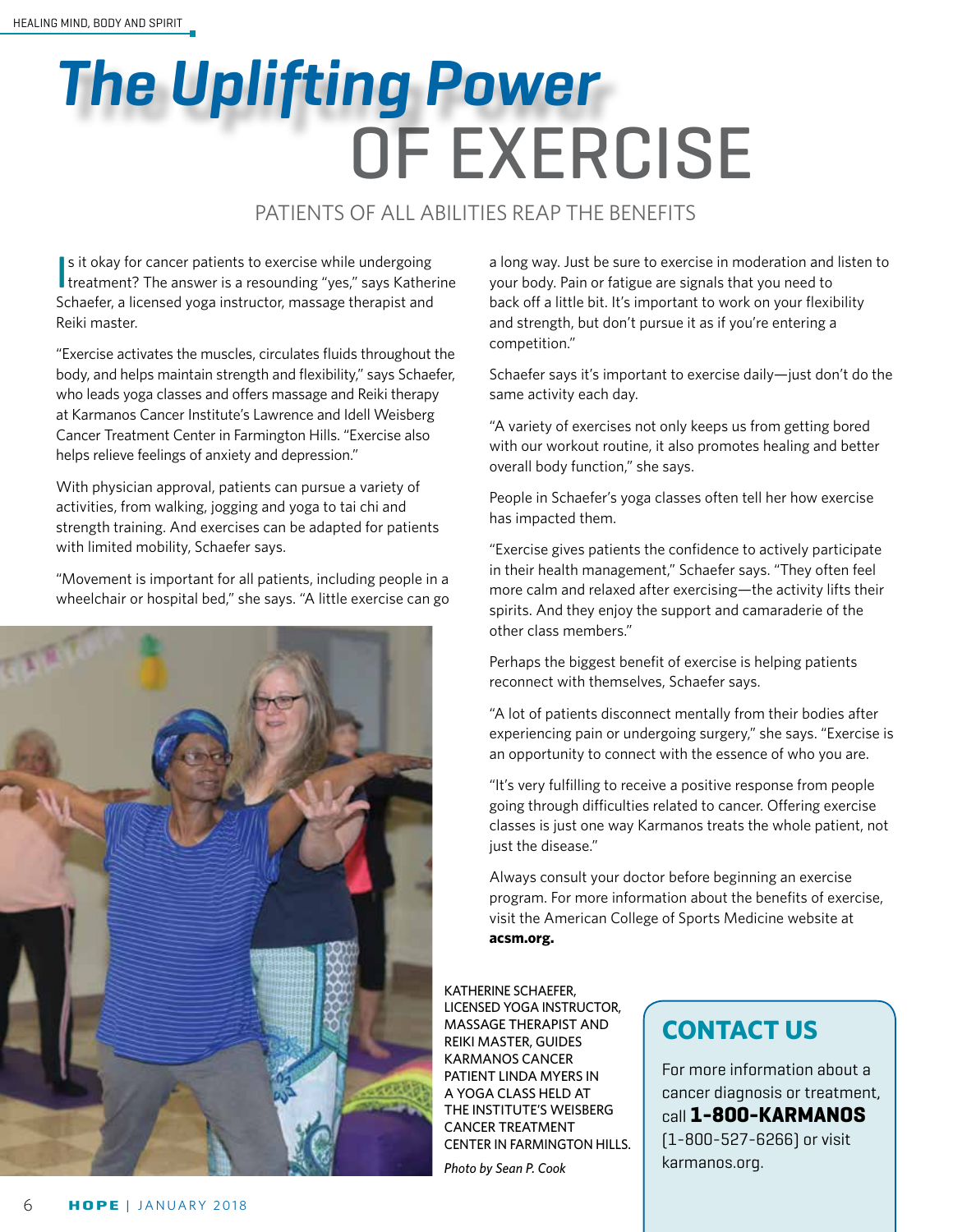#### **SEEDS OF HOPE**

"During the procedure itself an ultrasound probe is used to create a multidimensional view of the prostate gland on several TV screens. These images are used to place the needles while a computer continues to calculate and make the physician aware of the best spacing. The seeds are like batteries—their radiation charge slowly dies over time."

High-dose brachytherapy is another internal radiation technique. Instead of implanting seeds, the physician inserts 15 to 25 hollow temporary catheters into or next to the prostate, and then use a machine attached to the hollow catheters to deliver a high dose of localized radiation. The physician removes the catheters after the procedure.

High-dose brachytherapy is offered at Karmanos' Detroit, Mt. Clemens, Clarkston and Flint locations.

"The low-dose method is a one-time procedure, while the high-dose method requires two to four visits," Dr. Bhatt says. "Depending on the size of the tumor and the disease location, patients can decide which method they prefer. High-risk patients may have seeds along with external radiation to keep the cancer from spreading."

Prostate seed implants do not require incisions, so patient discomfort is usually minimal. Most patients are treated in the morning, discharged a few hours later and resume their regular activities within a day.

"The most common side effect is a temporary irritation of the urinary stream," Dr. Bhatt says. "But patients can manage this by drinking plenty of water or taking medication."

The best prostate cancer candidates for brachytherapy are patients at low or very early intermediate risk, Dr. Bhatt says. And success rates are exceptional for both low and high-dose techniques.

"There are lots of treatment options for prostate cancer. It's important that patients explore them with a multidisciplinary team of cancer experts, because each treatment has unique side effects. After consultation, we can tailor your treatment toward your lifestyle."

#### **FOR MORE INFORMATION ABOUT A CANCER DIAGNOSIS OR TREATMENT, CALL 1-800-KARMANOS** (1-800-527-6266) **OR VISIT KARMANOS.ORG.**

#### *Continued from page 1* **Karmanos Cancer Institute in Detroit, Farmington Hills offers OPEN HOUSE TOURS**

#### *The Barbara Ann Karmanos Cancer Institute's Detroit and Farmington Hills locations are holding open door tours. We hope you'll join us.*

Learn more about our National Cancer Institute comprehensive cancer center designation; our state-of-the-science cancer research partnership with Wayne State University's School of Medicine; our 13 multidisciplinary teams, which focus on treating the approximately 200 types of cancer; our clinical trials program, which is one of the largest in the country; and our variety of support services.



**– TOUR DATES INCLUDE –**  February 7, 2018 from 8-9 a.m. August 7, 2018 from 5:30-6:30 p.m.

Karmanos Cancer Institute Main Campus 4100 John R • Detroit, MI 48201 *Complimentary valet parking will be offered at main campus.*



**– TOUR DATE –**  May 9, 2018 from 4-5 p.m.

Karmanos' Lawrence and Idell Weisberg Cancer Treatment Center 31995 Northwestern Highway • Farmington Hills, MI 48334

> Please RSVP one week in advance to Denise Lowe at (313) 576-8110 or email lowed@karmanos.org.